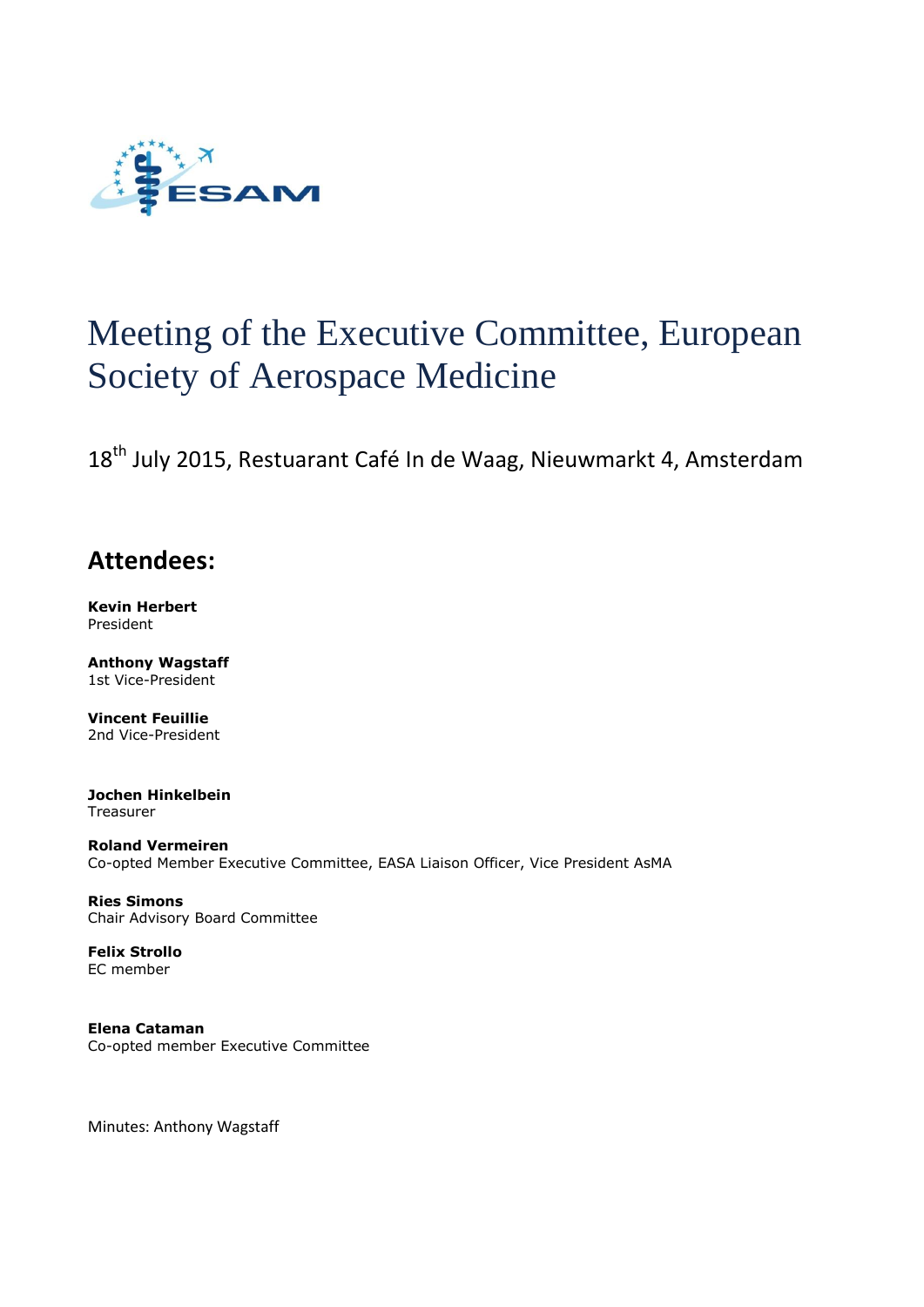# **AGENDA**

# **1) Welcome to members of the EC, AB members and observers.**

Kevin welcomed the delegates, there were some apologies from our colleagues that were not able to come: Declan Maher and Cristian Panait of the EC, as well as AB members Hedi Ranfelt, Jean-Francois Paris, René Maire, and Alexandr Usachev

#### **2) Minutes of EC meeting in Cologne April 2015.** Time: 4 the July 2010 of the July 2010 of the July 2010 of the July 2010 of the July 2010 of the July 2010 of the July 2010 of the July 2010 of the July 2010 of the July 2010 of the July 2010 of the July 2010 of the July 2010 of t

Accepted. . Herbert, Ioannis Diamantopoulos, Ries Simons, Ries Simons, Declaration Maher, Hans Pongratz, Lars Tjensvoll.

#### **3)** Matters arising.  $\alpha$ ,  $\alpha$  the chair at 12:00.

- Invoice for ESAM and ECAM flyers: The bill of approx. 700 Euro will be paid partly by ECAM and will be taken care of by Lars Tjensvoll. In addition, an invoice for ESAM material of approx. 800 Euro will be taken care of by Jochen.
- ESAM 'fellows' and medals for  $10<sup>th</sup>$  anniversary. A design of the medals will be ordered with Seppe Celis. The medals will be given for exceptional service to the society. Founding members, past presidents etc. We decided to make a proposition to the GA for a reward, called Chevalier, for exceptional service. Kevin will draft such a proposition.
- Alexandr Usachev will be asked to represent ESAM at the 9th International scientific-practical conference that will be held from 27th to 30th of October, 2015, in Moscow. If the carrier country will be doned to represent EDAM at the one international ponel and produce conference that the set hold here Eran to both or betosen, Lord, international relationships. Kevin proposed an invitation to Prof. Bagshaw to attend ECAM.

#### **4) President's report. <b>EXACC** and regulation and regulation and regulation. They both would be invited with a view to invited with a view to invited with a view to invited with a view to invited with a view to invited wi holding a panel discussion.

- **AsMA meeting** was successful for ESAM as ECAM 5 information and stand and From Procurs, the choice of possibilities were considered. The consideration which consider the view that ESAM panel both went very wellwith lots of interest. Roland expressed the view that ESAM parter both went very wellwith lots of interest. Notation expressed the view that<br>the ESAM session at lunchtime on the Wednesday should be continued in the same meeting was constructed to the control of the constraints communication of the future also. There was a general Experience in the parameter throughout the first day for the first day for the welcome reception and leads to support this. Many abstracts had been submitted to date. It is not possible, however, to move the abstracts of  $\mathcal{L}$
- **AsMa MH guidelines** a final version will be available shortly. deadline forward. The GA should be held on Saturday morning. All attendees should be **e** Asivid in tydiagulities at that version will be available shortly.
- **AsMAExcom./EC and first ECAM** organizing committee meeting was held in may in Orlando **(minutes attached).** Lars has made a plan for the work on ECAM 5 The following this. The financial situation has made it much more difficult than it would have been 2-3 years ago. The financial than it would have been 2-3 years ago. The financial than it would have been 2-3 years ago. T
- **EASA Task force meeting.** Kevin gave a talk on the role of the AME, but was asked to leave the meeting after his presentation. Although this was not felt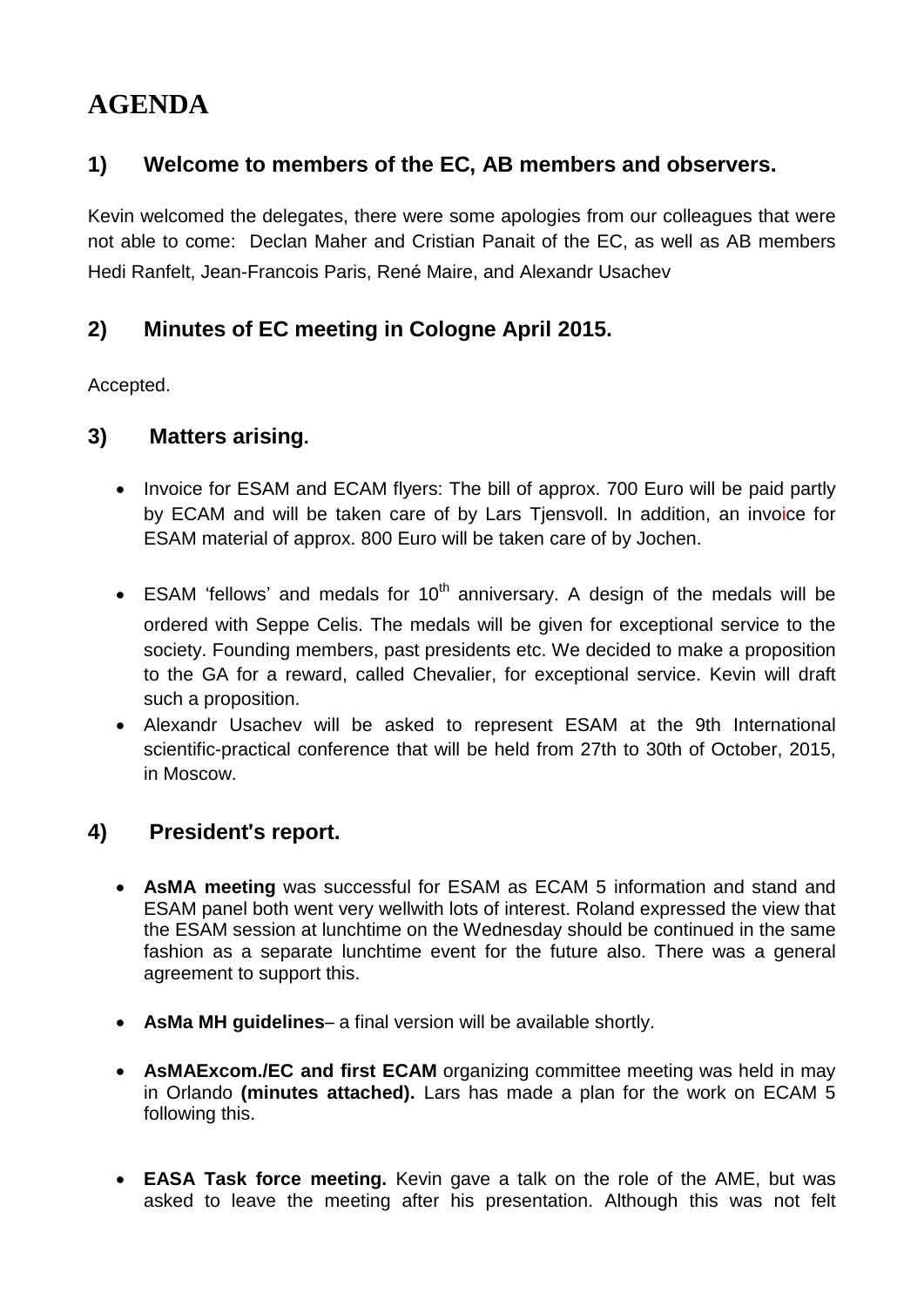acceptable at the time, Kevin expressed that on reflection, it is good that ESAM is not part of the actual task force, but gives evidence and advice.

- '**Kick off**' **meeting with EAAP**–this meeting was very successful and hopefully the first step in our cooperation. The minutes have been provided by Declan, including some clear resolutions. The resolutions were discussed and some input provided before a final version is made.
- MPH project Dr Dan Danczyk, Mayo clinic. The EC decided to support this project by facilitating access to countries and scientific support. Kevin is POC, Ries and Anthony can support on the scientific matters –Possible countries for comparison are UK, France, Norway and Moldova.
- A UK CAA consultation has been issued on abandoning medical certification for UK PPL and NPPL who only want to use license privileges in the UK. ESAM has received a letter from SOFRAMAS on the matter, expressing concern about the possible flight safety implications on such a development. ESAM has let the UK deadline pass, but shares SOFRAMAS´ concerns and will, if it becomes a European matter – address our views at that time.
- SOFRAMAS has written to ESAM presidency informing that Jean Francois Paris wishes to stand down from the advisory board. Olivier Manen is proposed to take his place, and is welcomed by the EC. Ries will welcome Olivier Manen and thank Jean Francois Paris for his contribution to the AB.

# **5)Treasurer**'**s report.**

### **Status of the new EC with German authorities.**

All the relevant steps have been made, and the new EC will probably be officially approved by next week.

**Financial status:** Approx 60,000 Euros on savings. Earnings 2015 approx.14000, Expenses so far –approx. 3800. Jochen will follow up non-payers with a reminder. The following was decided: For the GA, all members who paid in 2014 and/or in 2015 will be eligible to vote in the election for president-elect.

# **6) Updates.**

- The report of the Secretary General is provided separately for 2014 (see attached). This includes a report for the Advisory board committee. Membership applications and lapsed member status: Portugal must be clarified as we have been informed of the decision for membership, however no payment is registered.
- Future possible members: Lithuania, Latvia, Estonia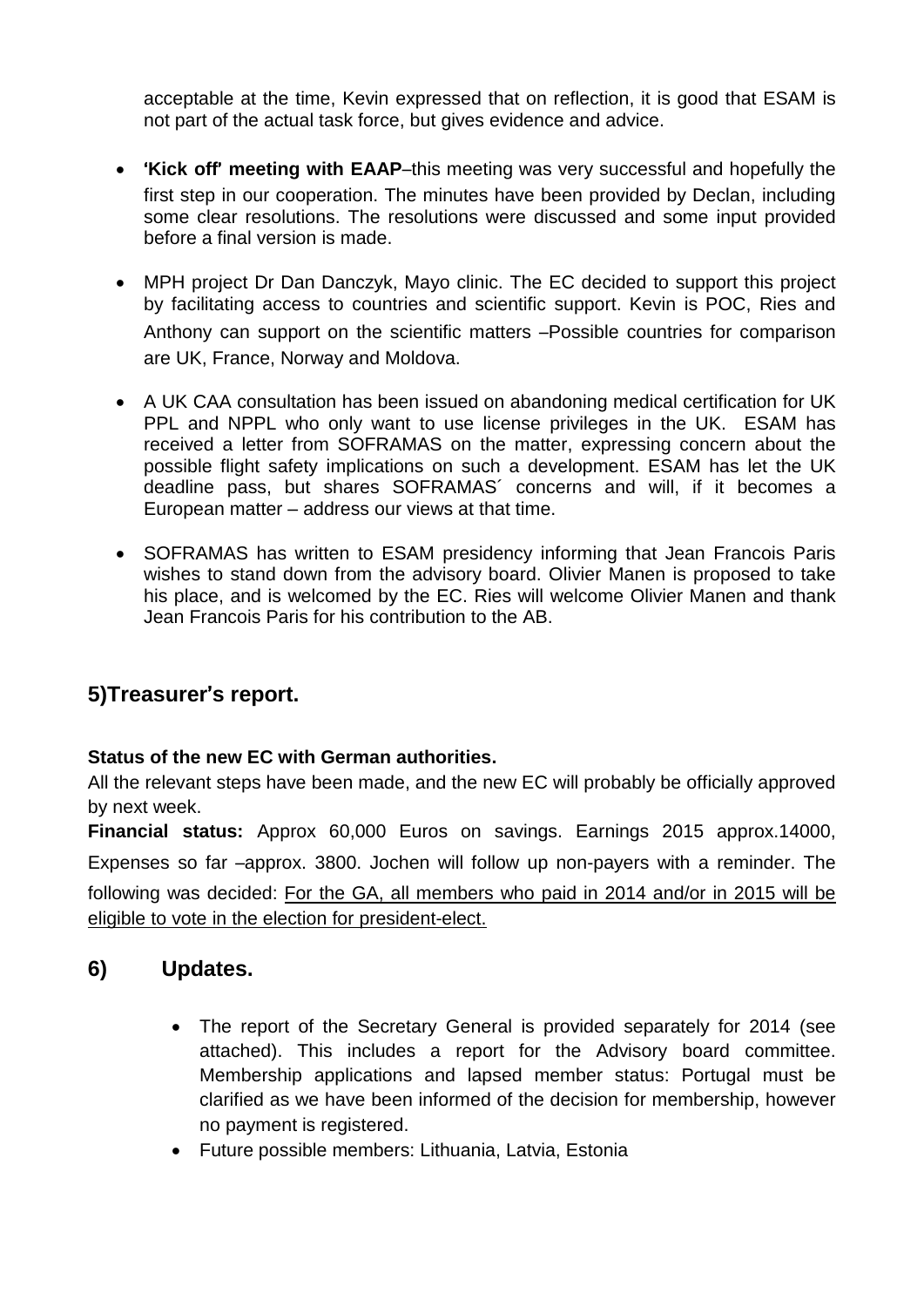- Chairman Advisory Board committee. Ries: Meeting in Cologne on 11. April. information was provided by Ries on this meeting. *(Minutes attached).* The next meeting will be in Oxford if possible.
- A list of medications for AMEs was discussed, and could be problematic, as it is difficult to keep up-to-date. The EC made a polite request to the Advisory board to make some guidance material on how to assess medications in aircrew and ATCOs, rather than a specific list of approved medications. Ries as Chairman of the ABC, accepted this work item on behalf of the AB.
- The lack of Guidance Material on the clinical issues of the aeromedical certification for AMEs was also discussed and a possibility to express the view of ESAM in a position paper on the web site.
- Roland reported on SSCC activities. He also reported on the cooperation between AsMA and ESAM as part of his international role in AsMA. One important result is the ECAM 2016 conference which is a first major cooperation project. AsMA mental health guidelines are underway. *(attach latest version).* Next CMO forum meeting will be in Reykjavik in September. In this forum, Roland represents Eurocontrol.

### **7) ESAM General Assembly 2015.**

The GA will be held at ICASM, Oxford. Examination Schools building.

EC meeting will hopefully be held beforehand, i.e. 13:00-15:00. Kevin will provide more info on this.

September 20<sup>th</sup> 15:00-17:00hrs. ESAM has the room from 14:00 for an EC meeting. A meeting of ECAM 5 organising and scientific/program committee and Advisory board committee is also planned – Kevin will enquire about possibilities.

- Eligibility to vote is for full member organizations who have paid in 2014 and/or 2015. Proxy votes as in the statutes.
- Election of President Elect: Status from Lilla is that a letter to the members with a call for candidates has been made, although some countries have not received it. Kevin will contact Lilla for a possible repeat call. Deadline for the nomination of candidates is August 8.

8) Website development and communications.

Cristian was not able to be present. The link from ESAM to ECAM 5 website is working. The website is suffering a lack of functionality, and Kevin will discuss with Cristian whether we should get a new company to perform this important work. The EC decided that this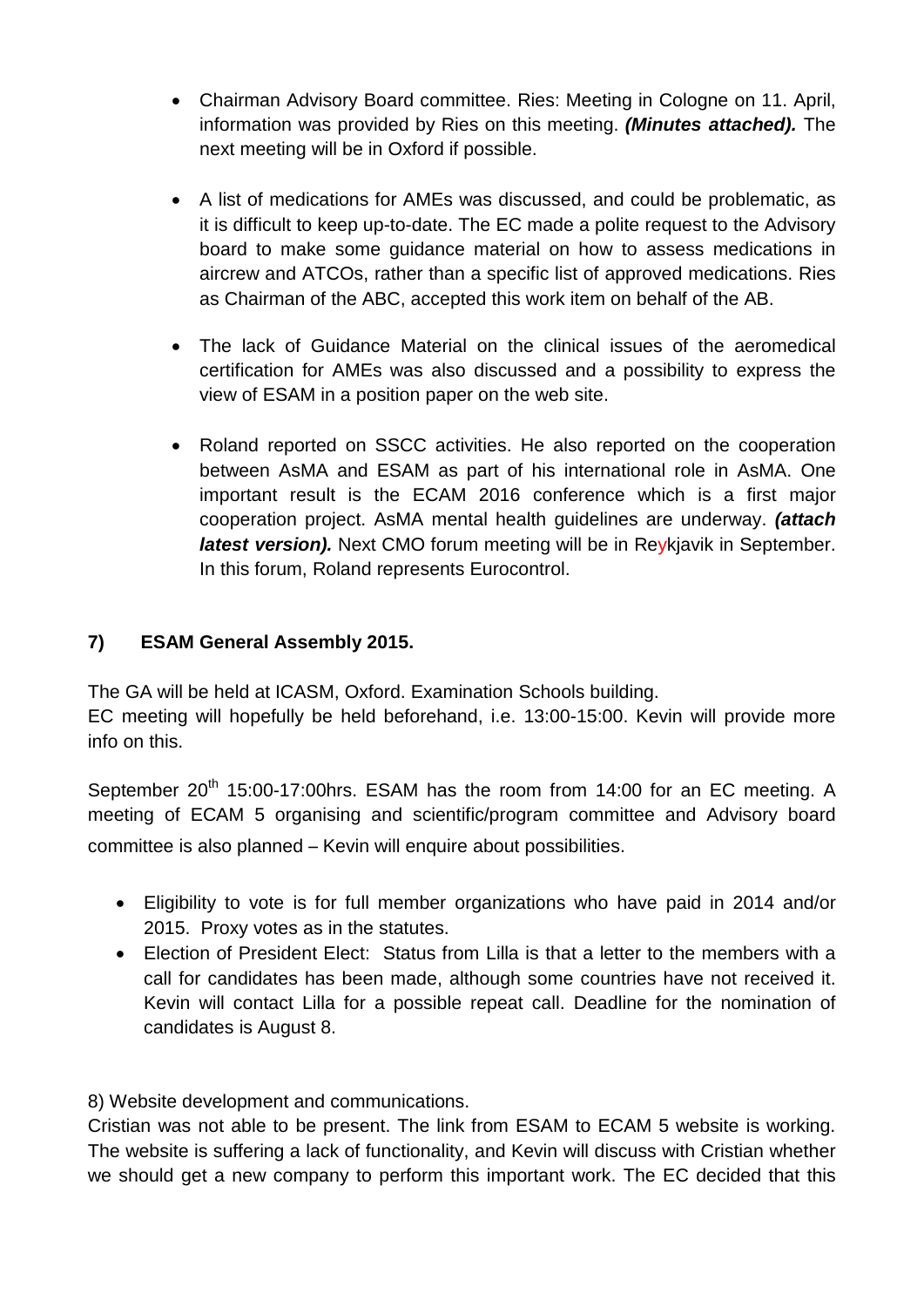should have a priority and are willing to use some funds on making the website better and more functional.

- 9) ECAM 2016 Oslo
	- Organising Committee; Lars Tjensvoll, Andy Bellenkes, Roland Vermeiren, Trond-Eirik Strand, Declan Maher, Anthony Wagstaff
	- Scientific and Programme Committee. Kevin Herbert, Jeff Sventek, Alex Garbino, Mike Bagshaw, Elis Boudreau, Hans Pongratz, Andrea Bertz, Ries Simons.
	- Structure: A mixture of invited speakers and abstracts. Keynote speaker, relevant abstracts and discussions
	- Mental health, preventive medicine,
	- Do we need the doctors? AME session (May Clinic thesis)
	- UAV military and civilian? Do we need the pilots? Reduced crew operations
	- Do we need the gravity? Space
	- Cold weather operations far north
	- Do we need regulators?
	- White matter lesions session ?? (did I have a 'mind lapse' ?? as I can remember this. KH